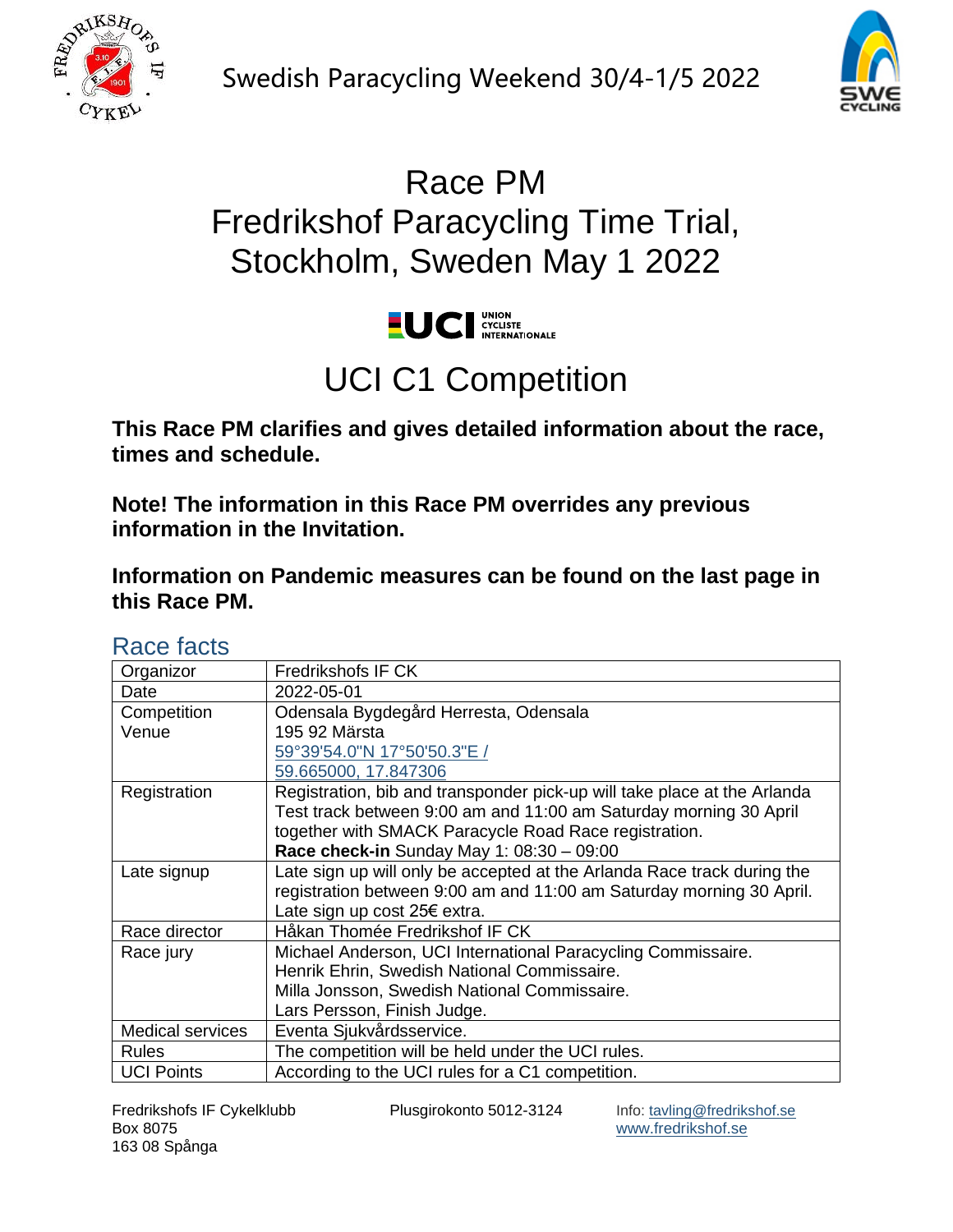



| Points of contact | Håkan Thomée Hakan.thomee@fredrikshof.se_+46 70 267 26 28           |
|-------------------|---------------------------------------------------------------------|
|                   | Michael Lindgren, michael.lindgren@scf.se +46 70 370 85 07          |
|                   | Lars Persson lars.persson@fredrikshof.se +46 70 864 41 19           |
| Race homepage     | https://www.fredrikshof.se/vara-lopp/paracycling-time-trial-uci-c1/ |
| Race schedule     | For schedule see the Starting list.                                 |
|                   | Note that it is preliminary until after Registration April 30.      |
|                   |                                                                     |

#### Time schedule

| Saturday                  |                                                                                                                                                                                                                                                                                                                                                                                                                                                                                                           |
|---------------------------|-----------------------------------------------------------------------------------------------------------------------------------------------------------------------------------------------------------------------------------------------------------------------------------------------------------------------------------------------------------------------------------------------------------------------------------------------------------------------------------------------------------|
| 09:00-11:00               | Confirmation of starts and pick-up start numbers and transponders,<br><b>Arlanda Test Track</b>                                                                                                                                                                                                                                                                                                                                                                                                           |
|                           | Valid license card must be presented by all participants, including<br>$\bullet$<br>Pilots. Licenses will be checked against the UCI license register.<br>Fulfilled payment of the starting fee will be checked. Participants<br>$\bullet$<br>who have not yet paid the starting fee must do this on site to be<br>able to participate in the races.<br>Race numbers to be picked up for all participants.<br>$\bullet$<br>Transponders to be picked up for all participants who do not have<br>$\bullet$ |
|                           | their own Mylaps Prochip transponder.<br>A deposit fee of 50€ / 500 SEK per transponder, max 200€ or<br>$\bullet$<br>2000 SEK for each team must be paid. The deposit fee will be<br>given back on Sunday after the Fredrikshof Time Trial when the<br>transponders are returned, or after the Road Race.<br>Participants having their own Mylaps Prochip transponders must<br>$\bullet$<br>present their Chip-ID.                                                                                        |
| 11:00                     |                                                                                                                                                                                                                                                                                                                                                                                                                                                                                                           |
|                           | Race meeting for participants, at Arlanda Test Track<br>Information about the race and schedule will be given by the Race<br>organization and the UCI International Commissaire. Questions<br>will be answered.                                                                                                                                                                                                                                                                                           |
| Sunday<br>$08:30 - 09:00$ | Check-in and registration, license control and pick-up of start bib and<br>transponders for those not done so on Saturday (Not participated in<br>the Road Race).                                                                                                                                                                                                                                                                                                                                         |
| 09:00                     | Race brief for those not attending Saturday's race meeting.                                                                                                                                                                                                                                                                                                                                                                                                                                               |
| $10:00 - 12:00$           | <b>Time Trial race</b><br>Race distances 15-30 km according to class.                                                                                                                                                                                                                                                                                                                                                                                                                                     |
| During the day            | Medal ceremonies after each block of races, announced at the Race.                                                                                                                                                                                                                                                                                                                                                                                                                                        |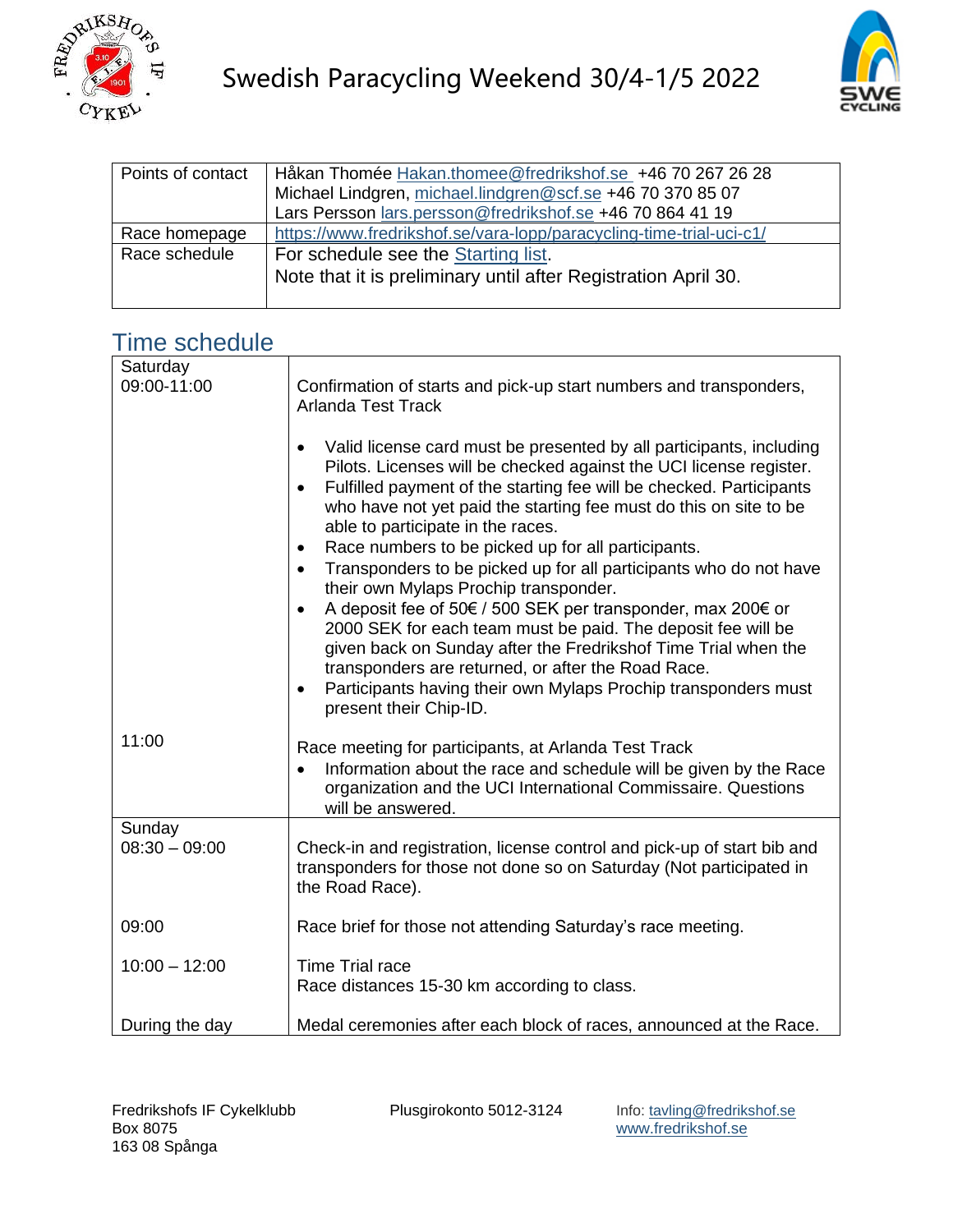



#### Start numbers and Transponders

We recommend athletes to pick up start numbers and transponders Saturday morning at the SMACK event. It will be possible to pick them up Sunday morning.

Swedish competitors can use their own Mylaps transponders.

International competitors having their own Mylaps Prochip transponders can also user theirs. The transponder ID must then be entered in the sign up form.

Deposit fee: 50€ / 500 SEK per transponder. Max 200€ or 2000 SEK for each team.

The deposit fee will be given back when the transponders are returned after the competition.

#### **Important information:**

- Registration and Race meeting on Saturday morning is mandatory for all athletes and team managers.
- All bikes will be checked before the race, make sure you are at the start for Bike check at least 15 minutes before your start time. Pre-check can be made earlier during the day.
- Helmet colours must be worn according to class as stated in the UCI Paracycling rules.
- The large race number must be placed at the lower back or visible from behind on the handbike.
- No following cars are allowed at the races.
- The race will have individual start announced in the race schedule
- All athletes are checked in before start by the Start manager according to the starting list. The starting list does not need to be signed.
- Littering is forbidden at the races. Any litter shall be kept in pockets until the race is finished or disposed of in the Litter zone marked by signs "Skräpzon Start" and "Skräpzon Slut".
- Toilets for disabled are available at the Odensala Bygdegård, but no showers or dressing rooms due to Pandemic restrictions. Change of clothes and showers need do be done before and after the races at each participants accommodation.
- Due to Pandemic restrictions no Cafeteria service is available at the race. Participants will need to bring their own food and beverages for the day.
- Warm up on the race track is not allowed. Warm up can instead be done on the side road close to the start area, please see signs.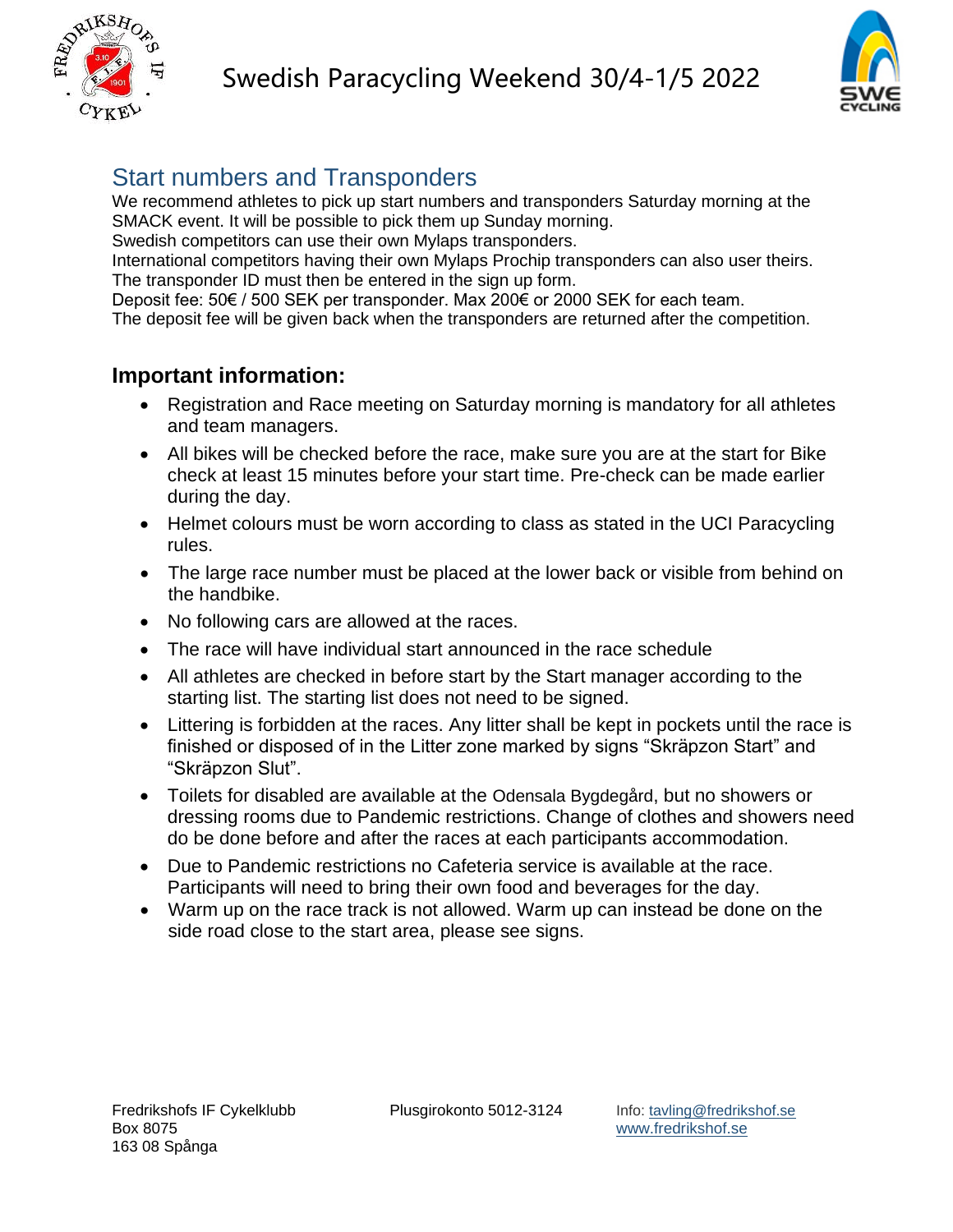



### Race track

The 30 km Time trial track starts at Odensala church, passes Åshusby, has its turning point at Sjöås handel heading back to Odensala church. The first part of the track is slightly hilly but the second part has two higher hills to climb before turning back.

The 15 km Time trial track also starts at Odensala church having the turning point at Veda half way on the longer track, at 7,5 km. The first part of the track is slightly hilly and has got one major ascent with the turning point at the top.

There will not be any possibility to try the Time Trial Track on Sunday due to a national Time Trial event taking place on the track during the same day.



Fredrikshofs IF Cykelklubb Plusgirokonto 5012-3124 Info: [tavling@fredrikshof.se](mailto:tavling@fredrikshof.se)<br>Box 8075 www.fredrikshof.se 163 08 Spånga

[www.fredrikshof.se](http://www.fredrikshof.se/)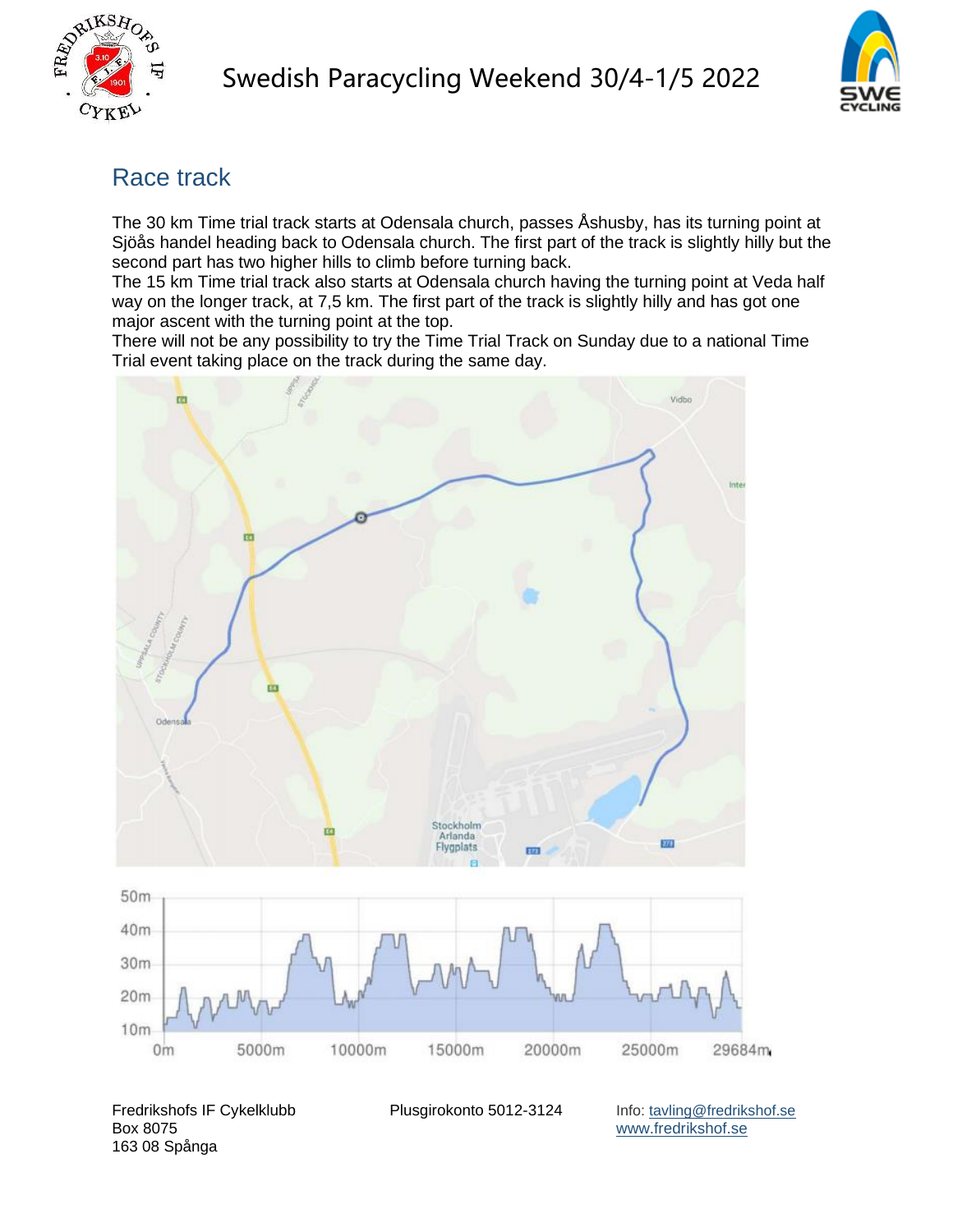



**Venue** [Odensala Bygdegård](https://goo.gl/maps/gJzY754f8uXXtWWC8)

## Fredrikshof Paracycling Time Trial Venue



Parking and Registration **Odensala Bygdegård** 



Fredrikshofs IF Cykelklubb Plusgirokonto 5012-3124 Info: [tavling@fredrikshof.se](mailto:tavling@fredrikshof.se)<br>Box 8075 www.fredrikshof.se 163 08 Spånga

[www.fredrikshof.se](http://www.fredrikshof.se/)